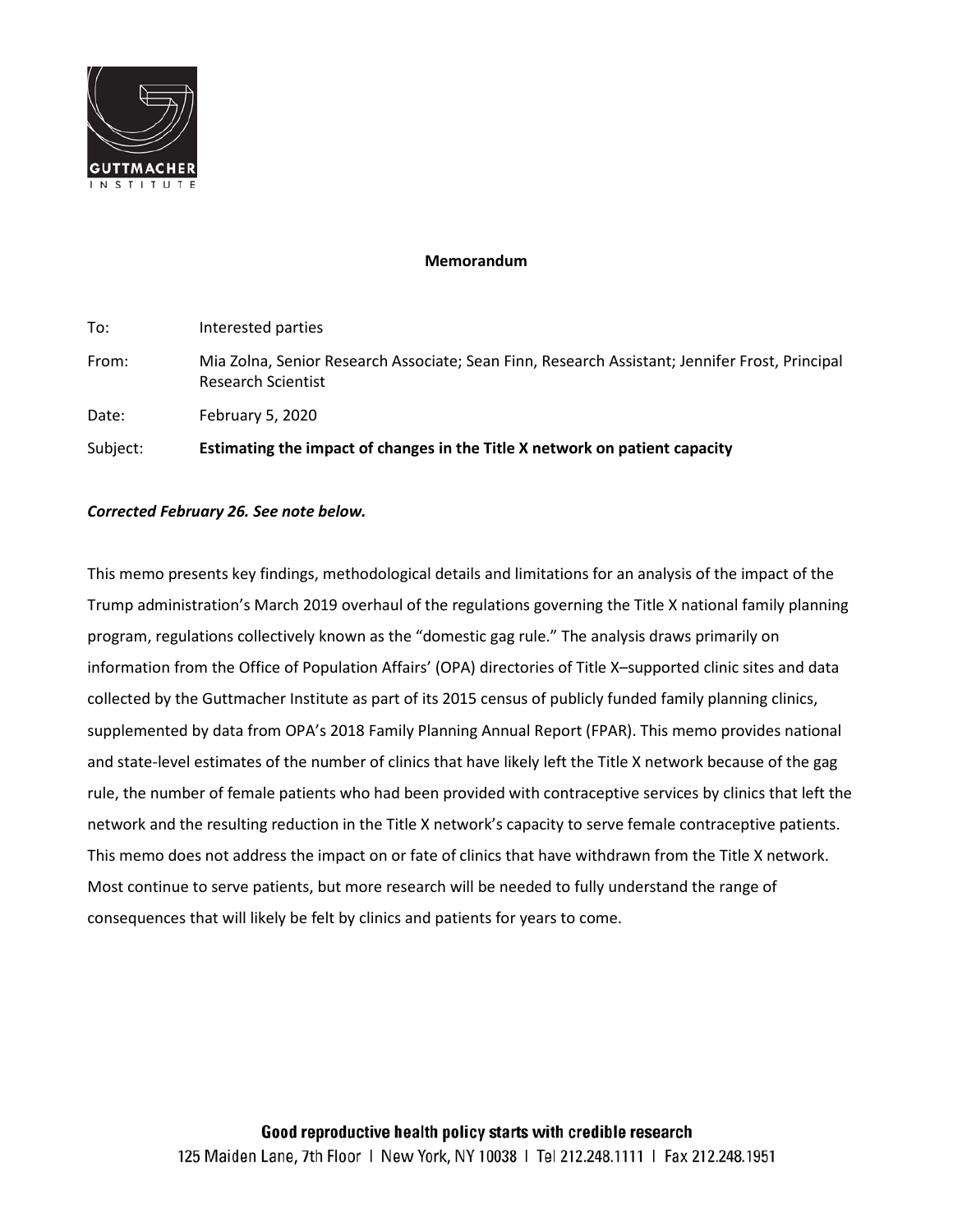## **Key Findings**

- In 2019, an estimated 981 U.S. clinics that had been receiving Title X funding, or approximately onequarter of all sites that received Title X funding as of June 2019, likely left the Title X network because of the gag rule.
- Based on data available for 910 of those 981 sites, we estimate that these changes reduced the Title X network's capacity to serve female contraceptive patients by at least 46%, potentially affecting 1.6 million patients.
- In 17 states, clinics that left the Title X network because of the gag rule served at least half of the program's caseload of female contraceptive patients:
	- o In six of these states (Hawaii, Maine, Oregon, Utah, Vermont and Washington), the entire network of Title X clinics no longer receives any Title X funding. The network in those states served 201,000 female contraceptive patients in 2018.
	- o In another four states (Connecticut, Illinois, Maryland and New York), the Title X network's capacity has been reduced by 90–99%. The sites that no longer receive Title X funding in these states served some 452,100 female contraceptive patients in 2018.
	- o In seven states (California, Massachusetts, Michigan, Minnesota, New Hampshire, New Jersey and Ohio), the Title X network's capacity has been reduced by 50–89%. The sites that no longer receive Title X funding in these states served some 796,900 female contraceptive patients in 2018.
- In nine states (Alaska, Arizona, Delaware, Indiana, Iowa, Missouri, Montana, Pennsylvania and Rhode Island), the Title X network's capacity has been reduced by 25–49%. The sites that no longer receive Title X funding in these states served some 110,600 female contraceptive patients in 2018.

Additional state-level findings on clinics that left the network and the resulting losses in the network's patient capacity can be found in the table at the end of this memo.

#### **Methods**

To determine which clinics withdrew from the Title X program because of the gag rule, we first compared the June 2019 OPA directory of clinics with the October 2019 OPA clinic directory and created a list of all sites that were included in June and not in October. This list was then reviewed to identify which sites belonged to a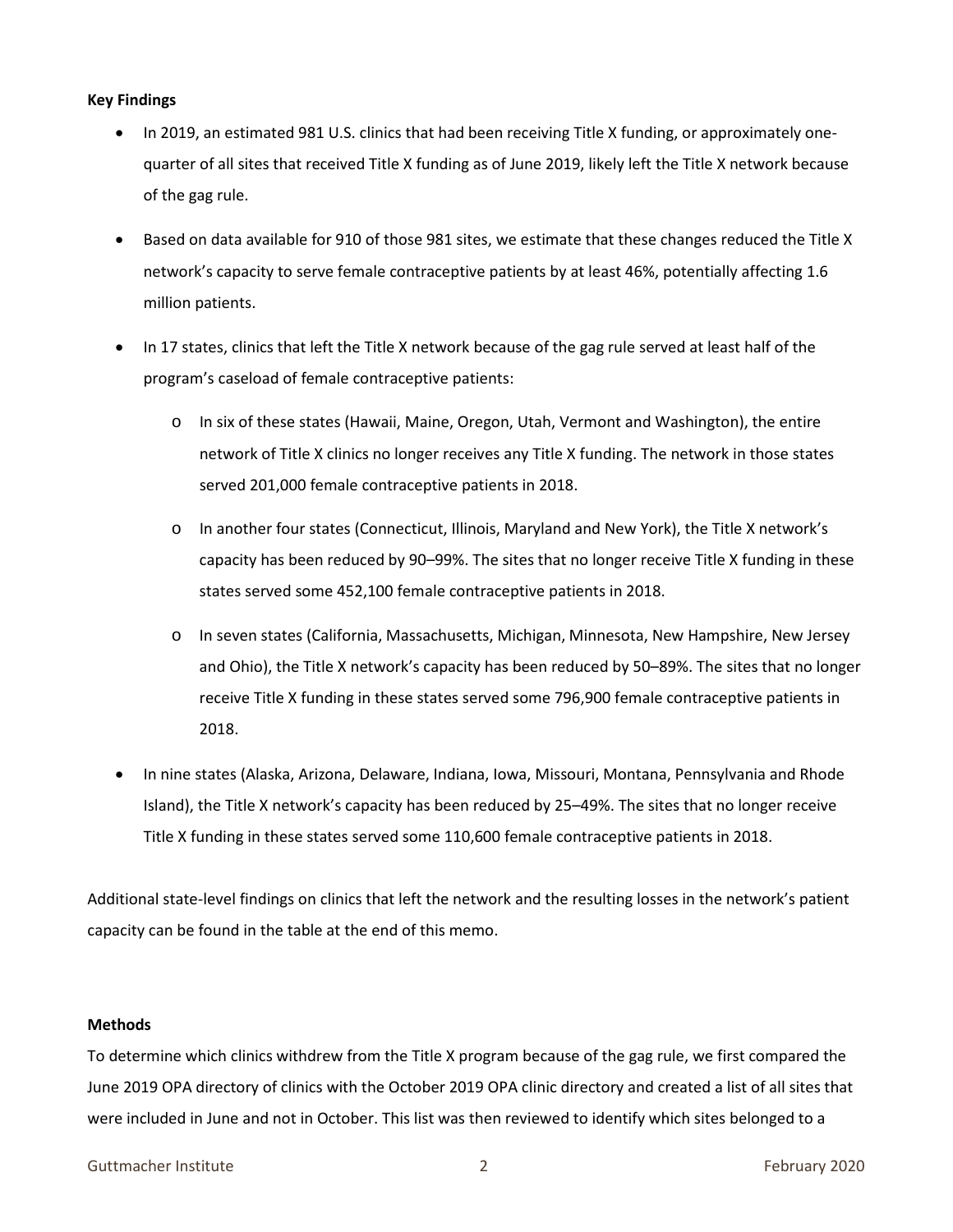grantee or sub-grantee that could be confirmed as having left the network because of the gag rule, as informed by media reports and Guttmacher communication with providers and provider associations. The list was further expanded to include clinics in one state (Hawaii) that remained on the October list but were confirmed as having withdrawn from receiving Title X funds. In total, we identified 981 sites that left the network because of the gag rule. The remaining sites that stopped receiving Title X funds during the period (51 sites) could not be confirmed as having left because of the gag rule and have been excluded from our estimates.

Next, we estimated the number of female contraceptive patients who were served by each of those sites. In the six states where we knew that all clinics withdrew from the network (282 sites across Hawaii, Maine, Oregon, Utah, Vermont and Washington), we relied on total female patient counts for each state as reported in FPAR 2018.

For the remaining states, we compared the list of 699 clinics that left the program in 2019 because of the gag rule with clinics in Guttmacher's database of publicly funded family planning sites. This comparison was made programmatically in Stata 16 using a matching algorithm to account for discrepancies in how clinics are listed across the two sources. Using this program, in addition to manual matching by a team of research assistants, we were able to identify 640 clinics that matched across the two sources. This left 59 sites that we were unable to match to the database.

For 628 of the 640 matched clinics, we obtained the number of female contraceptive patients reported by clinic or agency administrators to have been served by each clinic in 2015 during Guttmacher's most recent census of publicly funded clinics. Classification as a female patient was based on providers' own reporting in their patient encounter systems. The remaining 12 matched sites were not included in Guttmacher's last census, likely because they were not providing services in 2015. For the 628 matched sites with 2015 patient counts, we then estimated 2018 patient counts by adjusting each clinic's 2015 caseload count by the percentage change between the 2015 and 2018 state-level caseloads as reported in FPAR.

To calculate the percentage change in clinics by state, we divided the 910 clinics identified as having withdrawn from the program because of the gag rule and for which we report estimated patient counts by the number of service sites we were able to identify from the June 2019 OPA directory.

Included in the attached table are the number of sites that left the network between June and October 2019 because of the gag rule, excluding sites for which we cannot estimate patient counts; the resulting percentage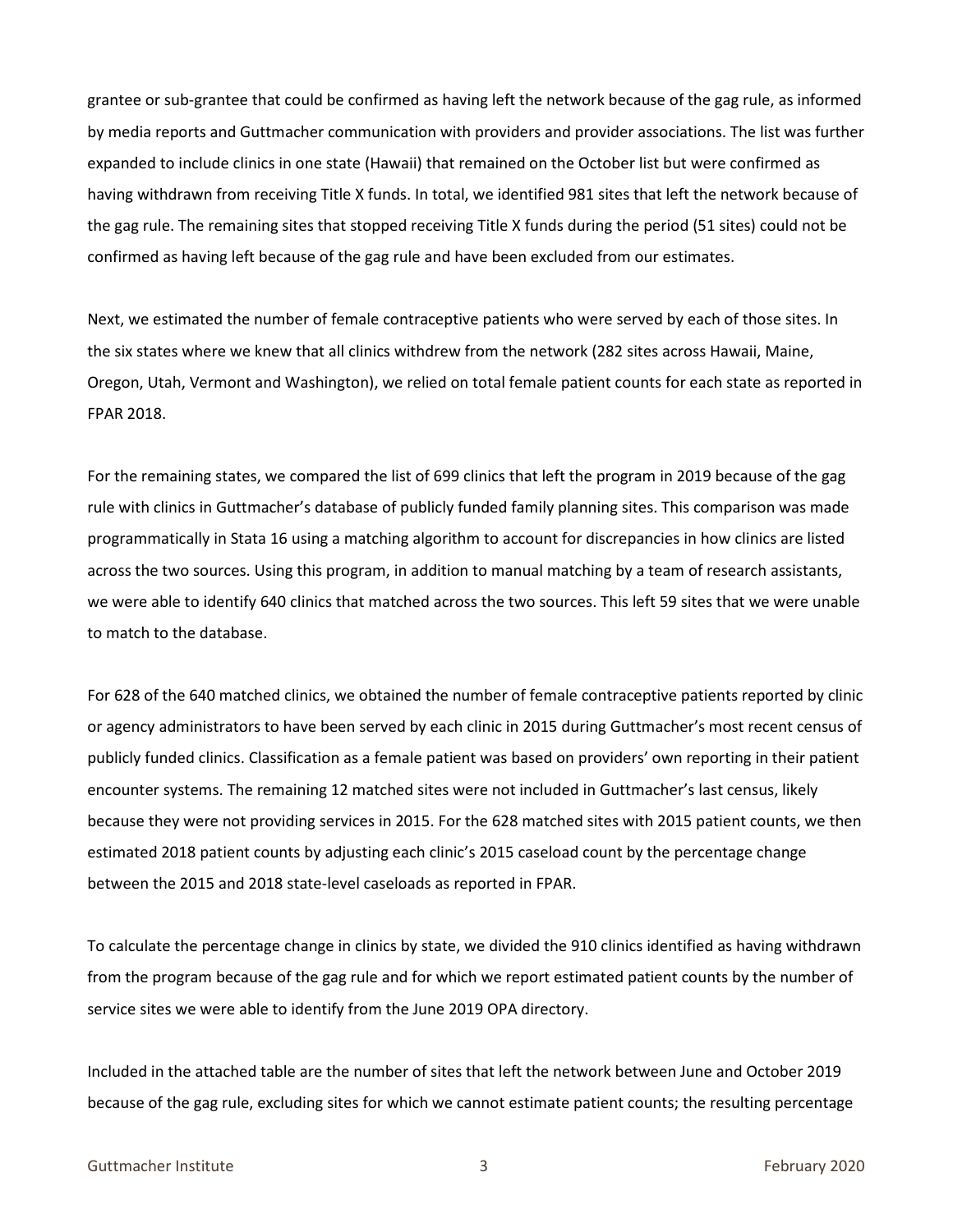reduction in number of clinics in the Title X network; the number of patients served in clinics that left the Title X network because of the gag rule; and the percentage reduction in the Title X network's capacity to serve contraceptive patients because of the gag rule, nationally and for each state.

### **Limitations**

- Both the number of clinics reported to have left the Title X network because of the gag rule and the percentage of capacity reduction in terms of patients served are not exact, and likely represent an undercount for several reasons:
	- o There were 59 sites that stopped receiving Title X funding between June and October 2019 that we were unable to match to the Guttmacher database, and these are excluded from our counts of clinics that left and patient capacity reduction. This likely led to underestimates of the number and proportion of patients potentially affected by the changes to the Title X program.
	- o There are 12 sites that stopped receiving Title X funding between June and October 2019 because of the gag rule that we were able to match to the Guttmacher database, but for which we do not have any patient counts for 2015. We were therefore unable to include their patient caseload totals, also resulting in a likely underestimate of the impact.
	- o We cannot be certain that the OPA directory adequately captures all clinic closures, nor whether every clinic that was not listed in the October 2019 OPA directory that we identified as having left the network because of the gag rule did so for that reason. We excluded 51 sites from our analysis because we could not confirm the reason for their withdrawal. Some of these may have actually left the Title X program because of the gag rule, but other sites may have left for another reason. The impact of this limitation could result in an undercount or no net difference, depending on how many clinics were misclassified.
	- o The number of patients represented in our analysis includes only female contraceptive patients served in the 50 states and the District of Columbia and is therefore an undercount of the full number of patients served by clinics that have left the Title X program because of the gag rule. All male patients and female patients receiving only noncontraceptive services (such as STI testing or treatment or other preventive gynecologic services), as well as patients served in U.S. territories, are not included.
- Patient estimates for 2018 for all but six states were based on data for 2015 and adjusted using statelevel change in FPAR patient totals between 2015 and 2018. This adjustment assumes that change at the clinic level is similar across clinics and matches change at the state level. For individual clinics, this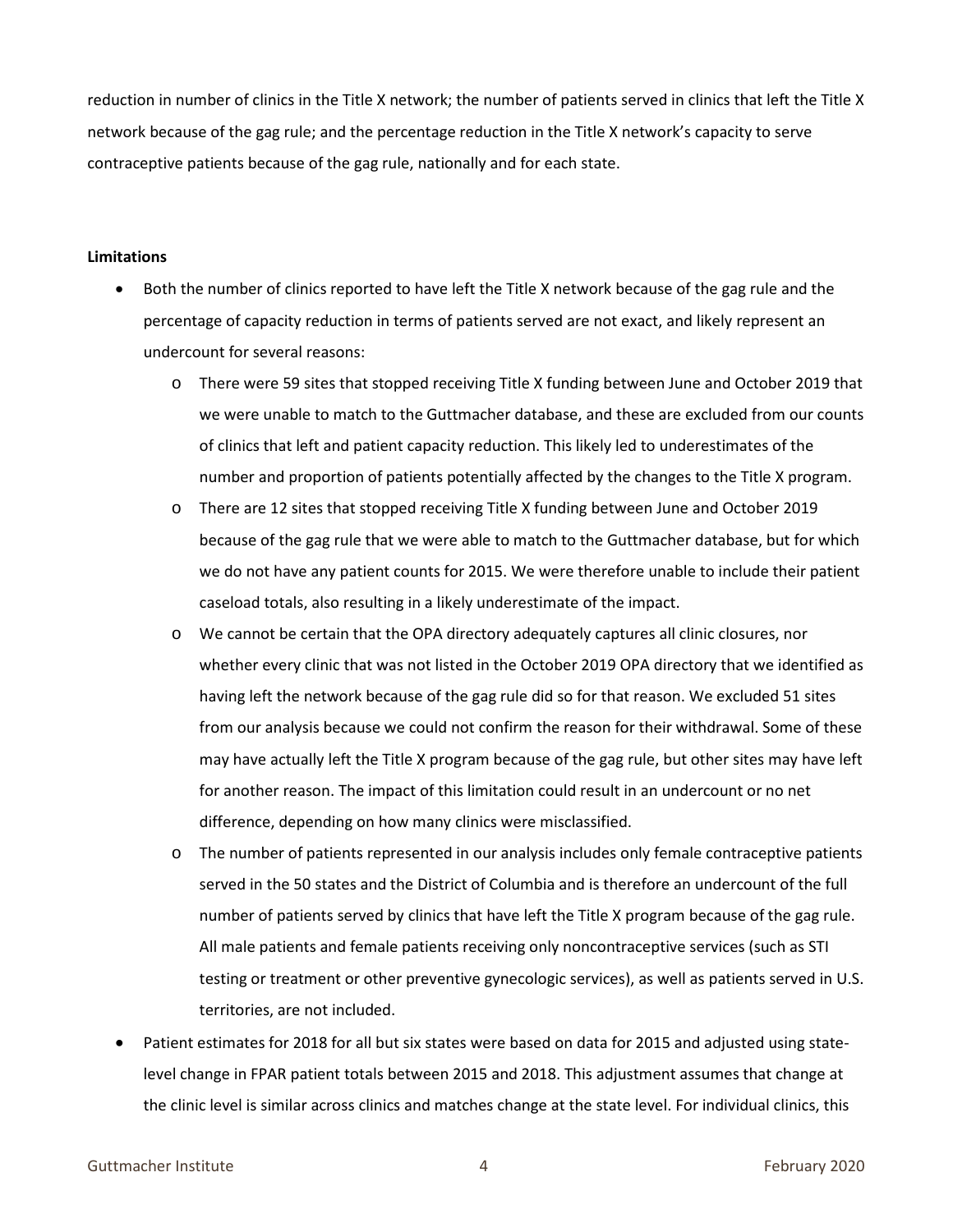assumption may not hold and also does not account for any state-level change that is due to an increasing or decreasing number of clinics during the 2015–2018 period.

### **Note**

Changes were made to the classification of 20 clinics located in seven states. In these states, one or more clinics were mistakenly counted as having left the Title X network because of the gag rule. After correction, Georgia, Kansas, Nevada, North Carolina and Wisconsin had no sites classified as having left the network because of the rule, and Arizona and New Hampshire had one or two fewer sites classified as having left the network because of the rule. These corrections reduced by one percentage point both the national number of Title X–funded clinics estimated to have left because of the rule (from 23% to 22%) and the number of female contraceptive patients served annually by those clinics (from 47% to 46%).